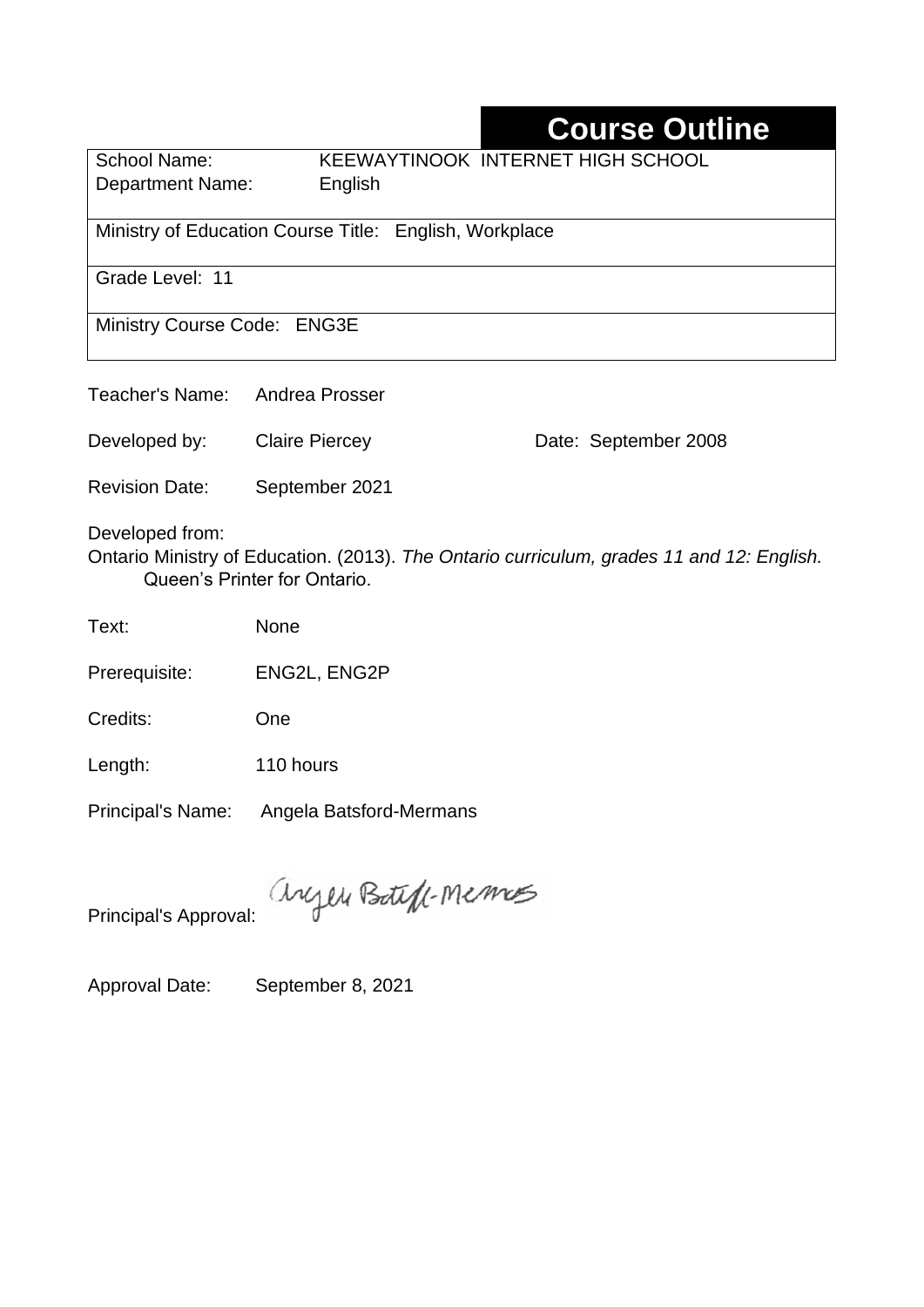## *Course Description/Rationale*

This course emphasizes the development of literacy, communication, and critical and creative thinking skills necessary for success in the workplace and in daily life. Students will study the content, form, and style of a variety of contemporary informational, graphic, and literary texts; create oral, written, and media texts in a variety of forms for practical purposes. An important focus will be on using language clearly and accurately in a variety of formal and informal contexts. The course is intended to prepare students for the compulsory Grade 12 workplace preparation course.

# *Overall Curriculum Expectations*

#### **Oral Communication**

- Listen in order to understand and respond appropriately in a variety of situations for a variety of purposes;
- Use speaking skills and strategies appropriately to communicate with different audiences for a variety of purposes;
- Reflect on and identify their strengths as listeners and speakers, areas for improvement, and the strategies they found most helpful in oral communication situations.

#### **Reading and Literature Studies**

- Read and demonstrate an understanding of a variety of literary, informational, and graphic texts, using a range of strategies to construct meaning;
- Recognize a variety of text forms, text features, and stylistic elements and demonstrate understanding of how they help communicate meaning;
- Use knowledge of words and cueing systems to read fluently;
- Reflect on and identify their strengths as readers, areas for improvement, and the strategies they found most helpful before, during, and after reading.

#### **Writing**

- Generate, gather, and organize ideas and information to write for an intended purpose and audience;
- Draft and revise their writing, using a variety of literary, informational, and graphic forms and stylistic elements appropriate for the purpose and audience;
- Use editing, proofreading, and publishing skills and strategies, and knowledge of language conventions, to correct errors, refine expression, and present their work effectively;
- Reflect on and identify their strengths as writers, areas for improvement, and the strategies they found most helpful at different stages in the writing process.

#### **Media Studies**

- demonstrate an understanding of a variety of media texts;
- identify some media forms and explain how the conventions and techniques associated with them are used to create meaning;
- create a variety of media texts for different purposes and audiences, using appropriate forms, conventions, and techniques;
- reflect on and identify their strengths as media interpreters and creators, areas for improvement, and the strategies they found most helpful in understanding and creating media texts.

### *Course Content*

| Unit                                     |              | Length    |
|------------------------------------------|--------------|-----------|
| 1. Basic Expressions of English Language | 12 hours     |           |
| 2. Novel Movies                          |              | 28 hours  |
| 3. Ad it Up!                             |              | 20 hours  |
| 4. Consulting the Community              |              | 25 hours  |
| 5. Be Your Own Boss                      |              | 25 hours  |
|                                          | <b>Total</b> | 110 hours |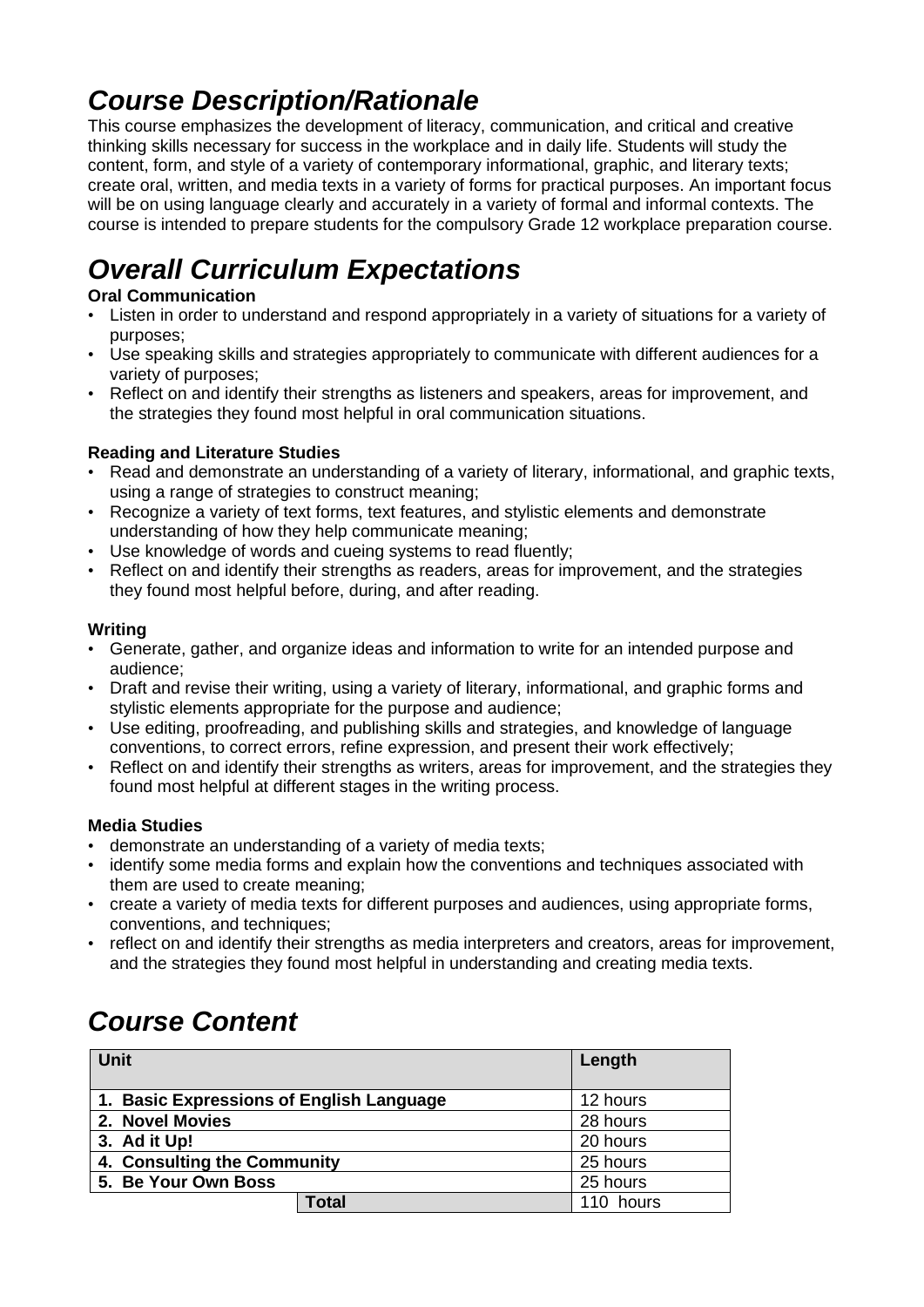### *Unit Descriptions*

#### **Unit 1 – Basic Expressions of English Language**

This unit focuses on students' abilities with the fundamental building blocks of English as appropriate to the Eleventh Grade level. As part of this introduction course, students follow a demonstration of writing an introductory paragraph before completing the writing process in their own introduction. This Introductory unit contains diagnostic assessments in language, reading, and writing. These include writing a well-constructed paragraph about themselves, sentence structure, homophones, and punctuation. Students are also exposed to the "Nifty Thrifty Fifty" vocabulary throughout this unit to strengthen their reading comprehension and spelling.

#### **Unit 2 – Novel Movies**

Students choose a novel or a short story; teachers support a range of literature including stories by Indigenous authors. After reading the selection, students discuss elements and content such as imagery, descriptions, character, and audiences. Students then view the movie that complements the book. Students compare and contrast the novel/short story with the movie version of the same text. A Venn diagram can be used to compare the novel and movie versions. Students are required to present their findings to the class either on videotape, audiotape, or via a live performance.

#### **Unit 3 – Ad it Up!**

This unit focuses on students' investigation and interpretation of the different forms of advertising. Students use the knowledge of media forms, representations, audiences, and industry practices to analyse a variety of media works. Students will investigate media in their community as well as regionally and nationally. They demonstrate an understanding of form, audience, and production by designing and creating advertisements both collaboratively and individually. In this unit there is a major emphasis on the investigation of newspapers and magazines. Students study the Classified Section in several newspapers in order to interpret the text as well as to explore and demonstrate an understanding of various career opportunities. This will lead into Unit 4 where employability skills are studied in more depth.

#### **Unit 4 – Consulting the COmmunity**

Students research and practice specific skills that are expected in the workplace. They identify workplace requirements and employability skills and relate them to their communication skills. Through reading and writing of workplace communications, and interaction with guest speakers from local community businesses, they develop their own skills and then document them in a portfolio, which also includes samples of their written work. This gives students an opportunity to apply and master the necessary communication skills required in the workplace.

#### **Unit 5 – Be Your Own Boss**

This final unit reinforces skills of research analysis, selection of appropriate media, presentation skills, and various writing forms from each of the preceding units. The final product takes the form of a job fair. Students can use this process as a starting point for a summer job or a long-term career. Students and staff from other classrooms and community members may participate in the fair as prospective employees. Students are given the opportunity to demonstrate and apply their understanding of workplace related skills.

### *Teaching/Learning Strategies*

This course is organized into an eight-week series of lessons and activities that is presented to students in remote northern communities via the internet. The eighth week is used for course consolidation, review, and the final examination. Teacher and students communicate over the internet through timely activity feedback, emails, messages, video and audio calls. Classroom mentors assume the role of liaison between the teacher and student while also supporting a holistic approach to motivate, engage and support each individual student.

A variety of strategies will be used in the online delivery of this course. Some instructional strategies include: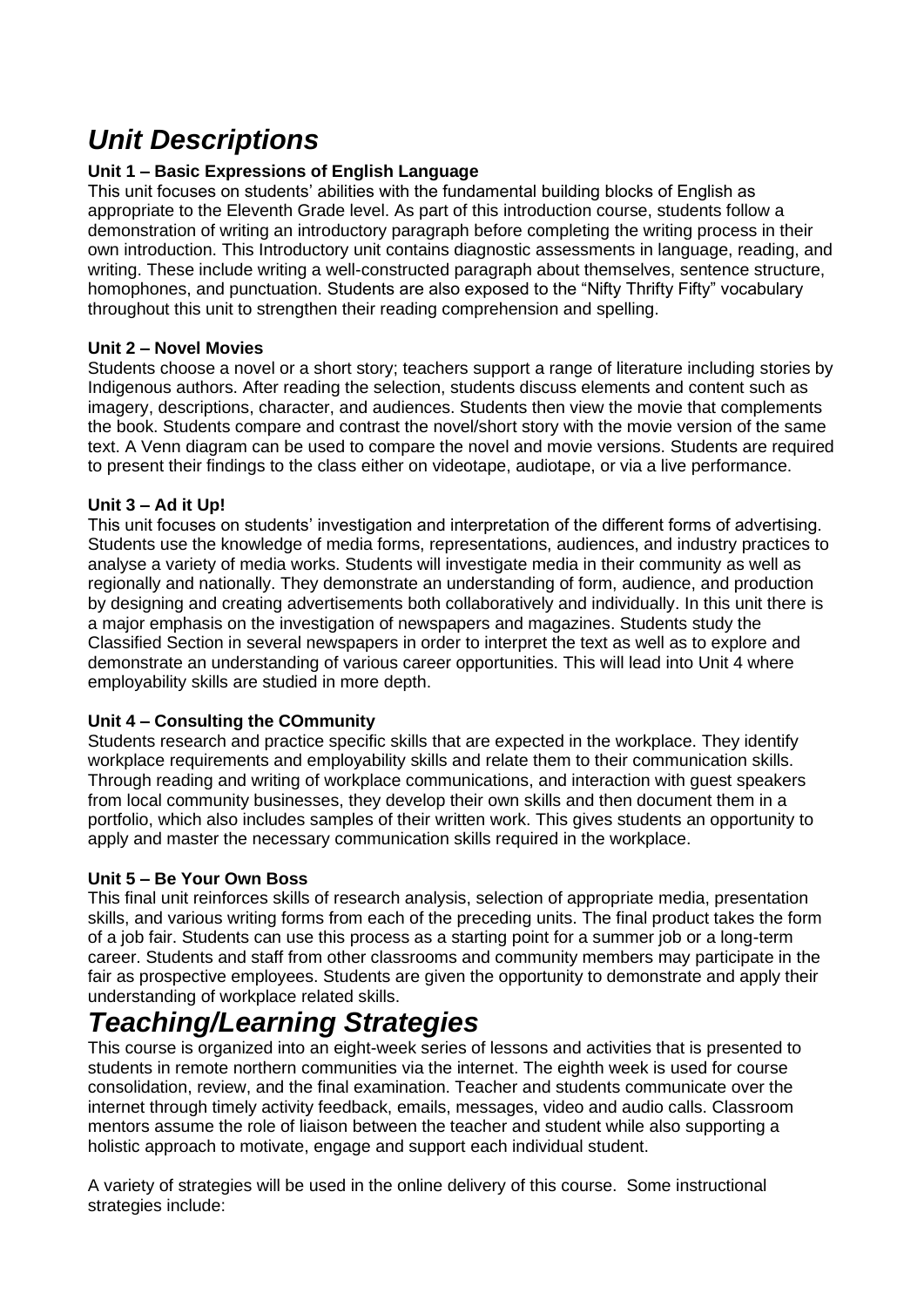- Using written material with immediate and lasting value and relevance to the students;
- Reading tests and charts analytically and critically for information;
- Using diagrams, charts, and graphic organizers for communication;
- Using a variety of technological and written sources for research;<br>● Relating information to their personal situations and interests:
- Relating information to their personal situations and interests;
- Cooperative learning;
- Group discussion;
- Independent research.

Learning goals will be discussed at the beginning of each assignment and success criteria will be provided to students. The success criteria are used to develop the assessment tools in this course, including rubrics and checklists.

### *Evaluation*

The final grade will be determined as follows (Ontario Ministry of Education, 2010):

- Seventy per cent of the grade will be based on evaluation conducted throughout the course. This portion of the grade should reflect the student's most consistent level of achievement throughout the course, although special consideration should be given to more recent evidence of achievement.
- Thirty percent of the grade will be based on a final evaluation administered at or towards the end of the course. This evaluation will be based on evidence from one or a combination of the following: an examination, a performance, an essay, and/or another method of evaluation suitable to the course content. The final evaluation allows the student an opportunity to demonstrate comprehensive achievement of the overall expectations for the course (p. 47).

Ontario Ministry of Education. (2010). *Growing success: Assessment, evaluation and reporting in Ontario schools*. Toronto ON: Queen's Printer for Ontario.

| Type of<br><b>Assessment</b> | Category                    | <b>Details</b>                                                                                                                                                                                                                                                                                                                                                     | Weigh<br>ting<br>$(\%)$ |
|------------------------------|-----------------------------|--------------------------------------------------------------------------------------------------------------------------------------------------------------------------------------------------------------------------------------------------------------------------------------------------------------------------------------------------------------------|-------------------------|
| Term Work<br>(70%)           | Knowledge/<br>Understanding | Read and demonstrate an understanding of a<br>variety of informational and literary texts from<br>Canada and other countries, with an emphasis on<br>identifying and explaining information, ideas, and<br>issues:<br>Demonstrate an understanding of the elements of<br>a variety of forms of fiction, non-fiction, drama,<br>poetry, and informational material. | 13                      |
|                              | Thinking                    | Identify the informational and literary forms suited<br>to various purposes and audiences and use the<br>forms appropriately in their own writing;<br>Identify elements of style in a variety of<br>informational and literary texts, focusing on how<br>the elements contribute to clear and accurate<br>communication.                                           | 19                      |
|                              | Communication               | Use listening techniques and oral communication<br>skills to participate in classroom discussions and<br>more formal activities, with a focus on using<br>specialized language appropriately in oral reports,<br>role-playing, and other presentations;<br>Use organizational structures and patterns to<br>produce coherent written work.                         | 19                      |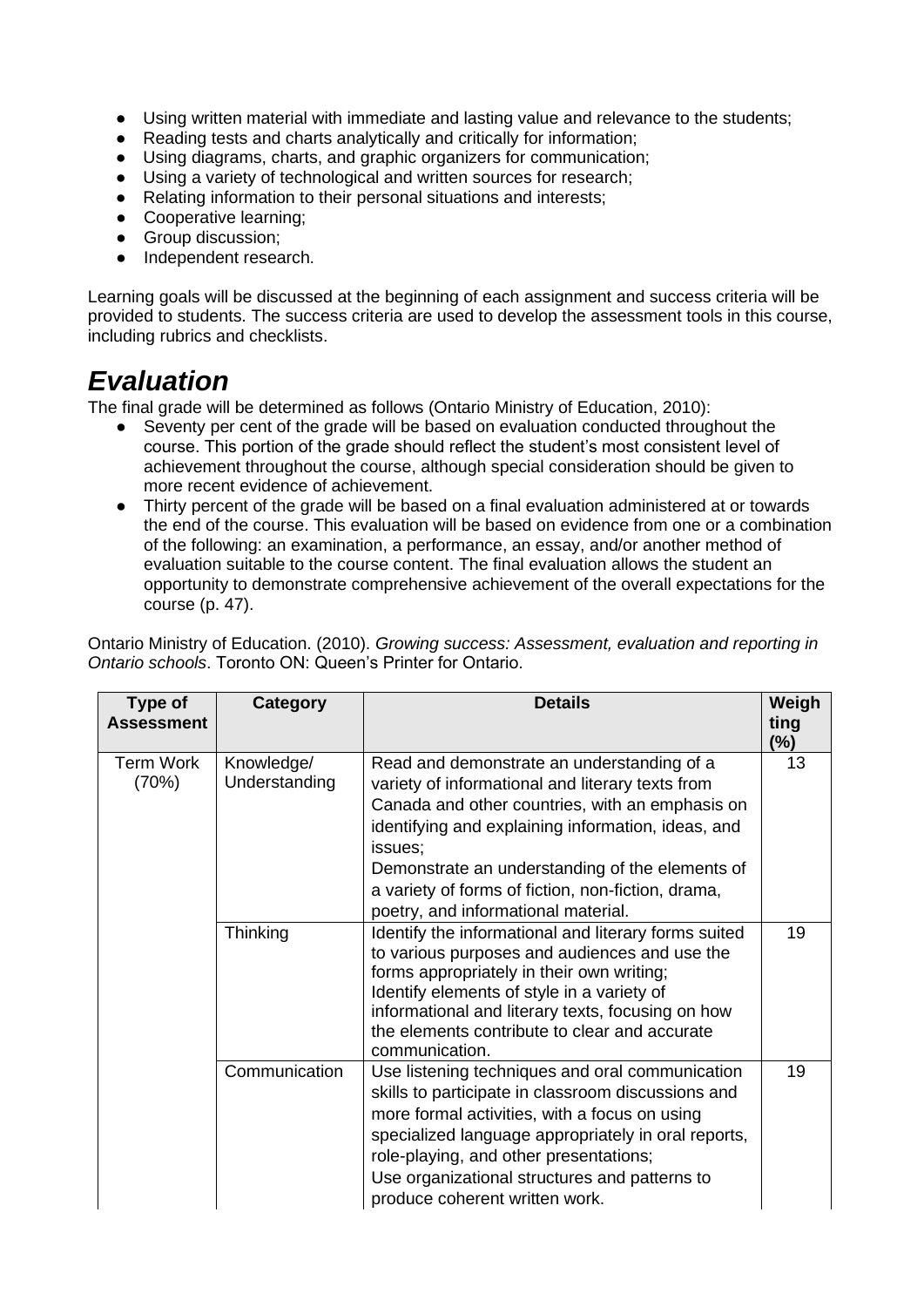|            | Application | Demonstrate an understanding of the connections<br>among form, purpose, audience, and production<br>options by designing or creating media works,<br>collaboratively and independently, based on<br>ideas, themes, and issues examined in this<br>course:<br>Use knowledge of media forms, representations,<br>audiences, and industry practices to analyse a<br>variety of media works. | 19  |
|------------|-------------|------------------------------------------------------------------------------------------------------------------------------------------------------------------------------------------------------------------------------------------------------------------------------------------------------------------------------------------------------------------------------------------|-----|
| Final      | Culminating | Knowledge/Understanding                                                                                                                                                                                                                                                                                                                                                                  | 3   |
| Evaluation | Activity    | Thinking                                                                                                                                                                                                                                                                                                                                                                                 | 4   |
| $(30\%)$   | (15%)       | Communication                                                                                                                                                                                                                                                                                                                                                                            | 4   |
|            |             |                                                                                                                                                                                                                                                                                                                                                                                          |     |
|            |             | Application                                                                                                                                                                                                                                                                                                                                                                              | 4   |
|            | Exam        | Knowledge/Understanding                                                                                                                                                                                                                                                                                                                                                                  | 3   |
|            | (15%)       | Thinking                                                                                                                                                                                                                                                                                                                                                                                 | 4   |
|            |             | Communication                                                                                                                                                                                                                                                                                                                                                                            | 4   |
|            |             | Application                                                                                                                                                                                                                                                                                                                                                                              | 4   |
|            |             | TOTAL                                                                                                                                                                                                                                                                                                                                                                                    | 100 |

### *Assessment/Evaluation Strategies*

A variety of assessment and evaluation methods, strategies and tools are required as appropriate to the expectation being assessed. These include diagnostic, formative, and summative within the course and within each unit.

Assessment *for* learning and assessment *as* learning is obtained through a variety of means, including the following:

- Ongoing descriptive feedback;
- Oral reports;
- Written proposals;
- Form completion;
- Comparison charts;
- Self-assessment;
- Mentor observations;
- Conversations with student on a regular basis to verbalize observations, ask questions, and clarify understanding.

Evidence of student achievement (assessment *of* learning) is collected from various sources, including the following:

- Ongoing observations of most consistent work, with consideration given to most recent work;
- Conversations with students;
- Essay responses;
- Multimedia presentations;
- Research reports;
- Creating advertisements;
- Oral presentation.

The Ministry of Education's 2010 document, *Growing Success*, outlines the seven fundamental principles that guide best practice in the assessment and evaluation of students. KiHS teachers use practices that:

• are fair, transparent, and equitable for all students;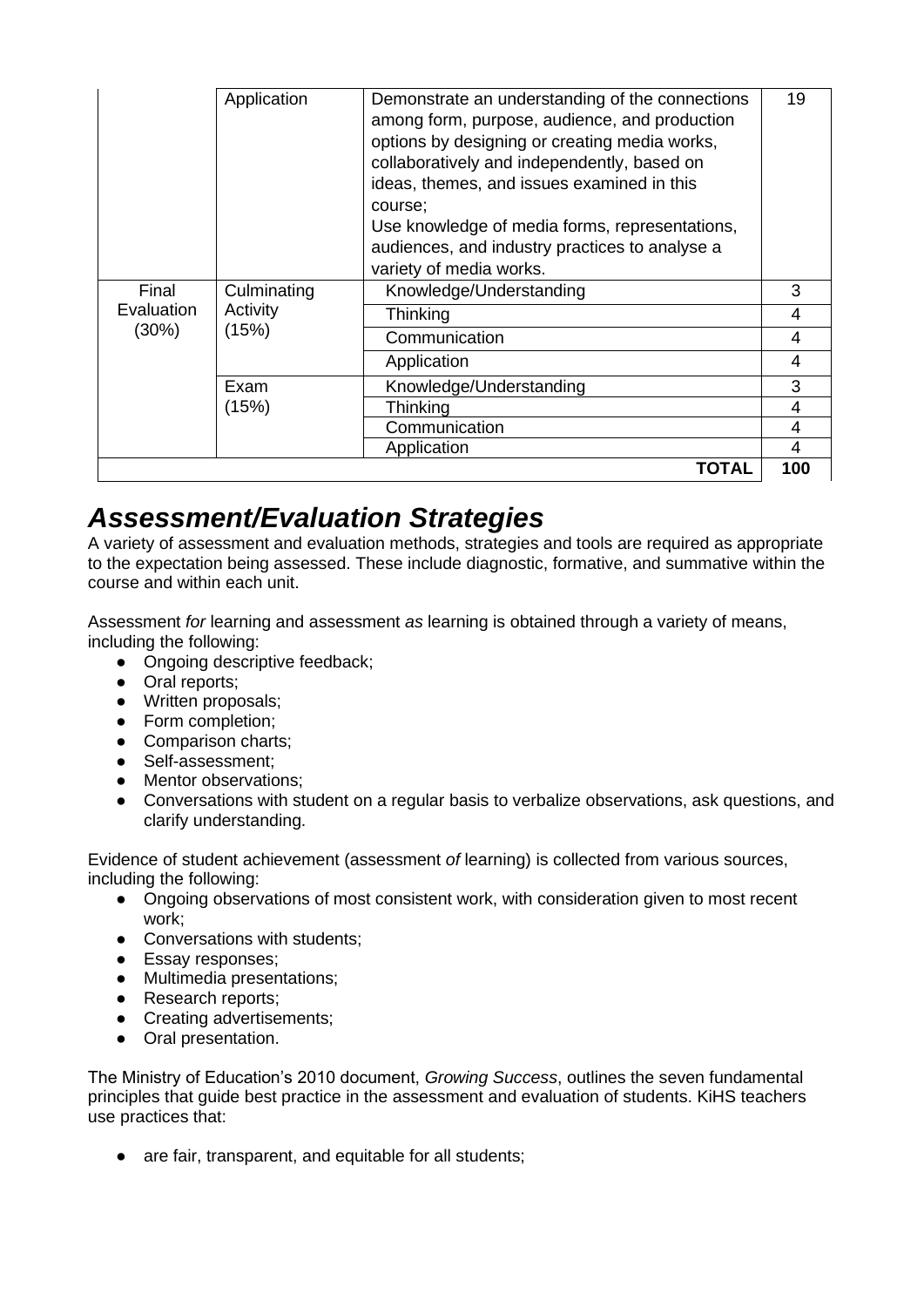- support all students, including those with special education needs, those who are learning the language of instruction (English or French), and those who are First Nation, Métis, or Inuit;
- are carefully planned to relate to the curriculum expectations and learning goals and, as much as possible, to the interests, learning styles and preferences, needs, and experiences of all students;
- are communicated clearly to students and parents at the beginning of the course and at other points throughout the school year or course;
- are ongoing, varied in nature, and administered over a period of time to provide multiple opportunities for students to demonstrate the full range of their learning;
- provide ongoing descriptive feedback that is clear, specific, meaningful, and timely to support improved learning and achievement;
- develop students' self-assessment skills to enable them to assess their own learning, set specific goals, and plan next steps for their learning (p.6).

### *Resources*

Archer, L., Costello, C., & Harvey, D. (1997). *Reading and writing for success*. Toronto: Harcourt Brace Canada.

Atwell, N. (1998). *In the middle: New understandings about writing, reading, and learning.*  Portsmouth, NH: Boynton/Cook.

Canadian Geographic. (n.d.). *Home*. Canadian Geographic.<http://www.canadiangeographic.ca/>

Kinew, W. (2010, Sep. 2). *Wab Kinew: Heroes* [Video]. YouTube. <https://www.youtube.com/watch?v=3Ul4KmHlzMc>

Miss Smilla. (2007, Feb 4). *Tru Rez Crew: I'm a lucky one* [Video]. YouTube. [https://www.youtube.com/watch?v=PIyCDr\\_ojV4](https://www.youtube.com/watch?v=PIyCDr_ojV4)

- Ontario Ministry of Education. (n.d.). *Indigenous education strategy.* <http://www.edu.gov.on.ca/eng/aboriginal/>
- Ontario Ministry of Education. (2007). *The Ontario curriculum, grades 11 and 12: English.*  <http://www.edu.gov.on.ca/eng/curriculum/secondary/english1112currb.pdf>

Ontario Ministry of Education. (2010). *Growing success: Assessment, evaluation and reporting in Ontario schools*.<http://www.edu.gov.on.ca/eng/policyfunding/growSuccess.pdf>

Ontario Ministry of Education. (2016). *Ontario schools, kindergarten to grade 12: Policy and program requirements.* <http://edu.gov.on.ca/eng/document/policy/os/index.html>

Ontario Ministry of Labour. (2017). *Youth workers*. <https://www.labour.gov.on.ca/english/atwork/youngworkers.php>

Toronto Star. (n.d.). *Home*. Toronto Star.<https://www.thestar.com/?redirect=true>

Toronto Sun. (n.d.). *Home*. Toronto Sun. [https://torontosun.com](https://torontosun.com/)

Toulouse, P.R. (2016). What matters in Indigenous education: Implementing a vision committed to holism, diversity and engagement. [https://peopleforeducation.ca/wp](https://peopleforeducation.ca/wp-content/uploads/2017/07/MWM-What-Matters-in-Indigenous-Education.pdf)[content/uploads/2017/07/MWM-What-Matters-in-Indigenous-Education.pdf](https://peopleforeducation.ca/wp-content/uploads/2017/07/MWM-What-Matters-in-Indigenous-Education.pdf)

Wawatay News. (n.d.). *Home*.<https://wawataynews.ca/>